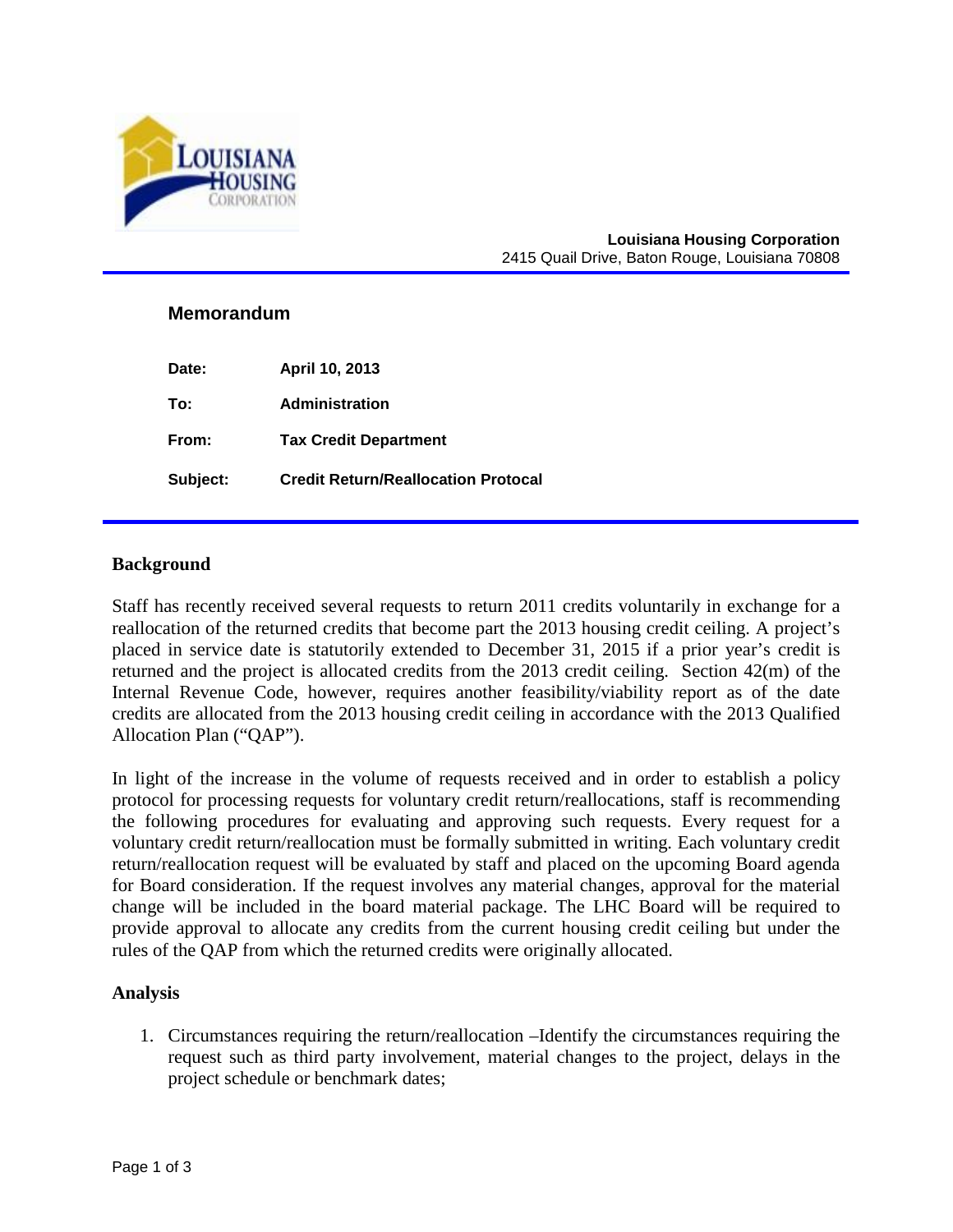- 2. Foreseeable circumstances –Identify any measures the developer has taken to prevent or resolve the circumstances, determine whether circumstances resulted from force majeure or circumstances beyond the control of the developer/owner; and
- 3. Consequences of disapproval –Identify what effects, if any would occur if the request for return/reallocation is not approved, determine what other options are available to the project.

# **Procedure**

- 1. Staff alerts the Program Administrator of the receipt of any request to voluntarily return a prior year credit in exchange for an allocation from the current housing credit ceiling;
- 2. If a reprocessing or material change is involved, required application with back-up documents are forwarded to the underwriter;
- 3. Staff reviews formal requests using the aforementioned factors and provides a project summary to LHC Administration that includes a recommendation to approve or disapprove the voluntary return/reallocation;
- 4. The voluntary return/reallocation request is included on the upcoming agenda of the Board of Directors. The request to approve any material changes and the return/reallocation will be included in the resolution summary;
- 5. Outcome of any such request documented in the project file and on the non-closed project report;
- 6. Taxpayer/owner provided written correspondence advising of the outcome of the request; and
- 7. Upon approval of a reallocation of credits developer/owners become subject to an award fee equivalent to 5% of the reallocated credits.

# **Pros**

- 1. Without approval awarded projects requesting a return/reallocation may not be able to proceed, resulting in a lost affordable housing. These projects are often approaching closing and have already invested resources into the project.
- 2. Circumstances requiring the return/reallocation are often outside of the control of the developer/owner.
- 3. A reallocation of credits from a later credit ceiling does not automatically extend the projects placed in service date. Any time delays occur to the project schedule or benchmark date by greater than 90 days, the developer is required to notify the Corporation. Board approval is required if the delay exceeds 180 days.
- 4. Once projects are awarded, the Corporation partners with the taxpayer to assist in bringing the project to fruition.

# **Cons**

1. Approval of the request may result in projects receiving additional time to place in service that was not afforded to projects not requesting a return/reallocation.